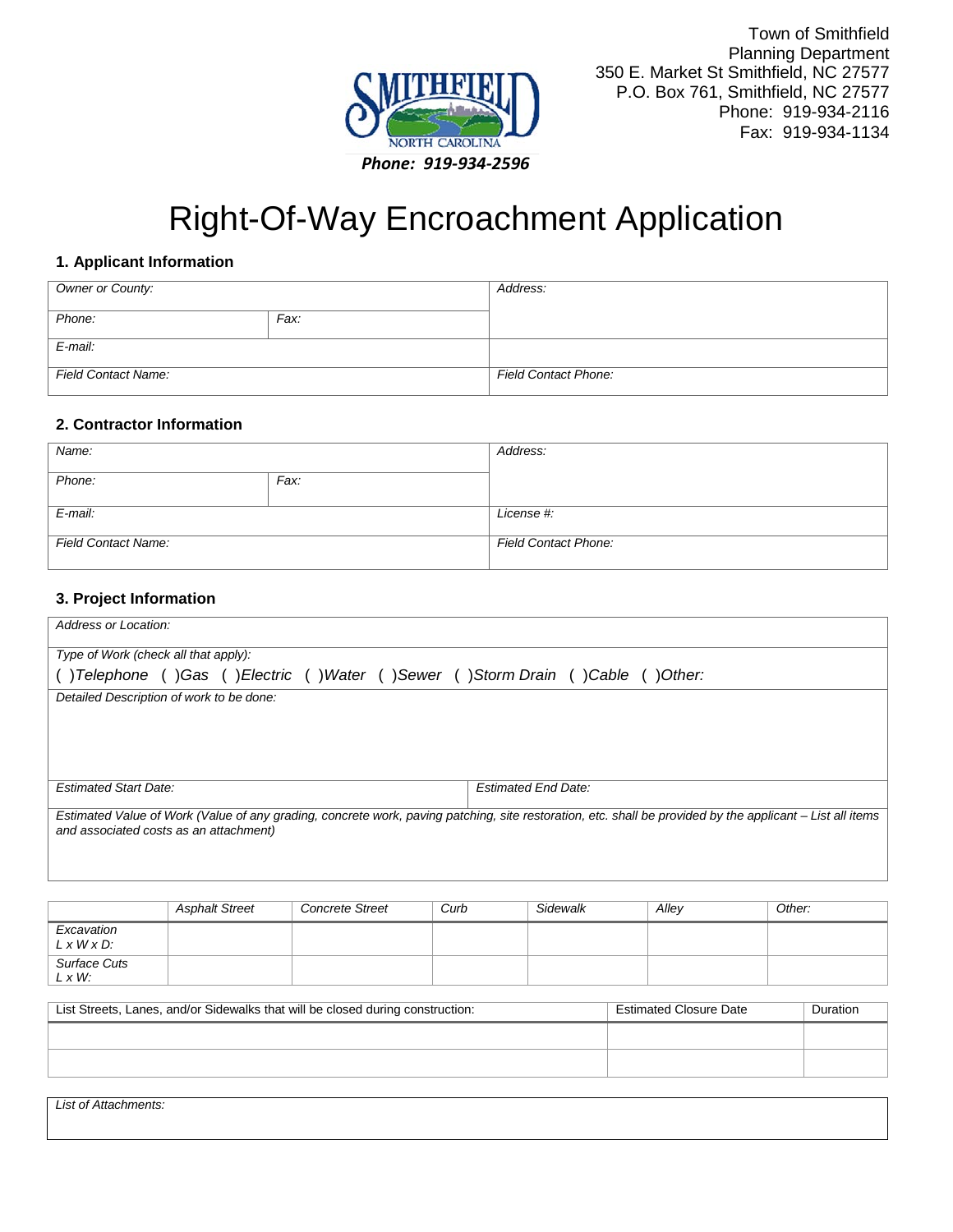*I (we) hereby agree to be bound by the provisions of this permit, all applicable State and Federal Laws, all Town of Smithfield Standards, Specifications, Ordinances, and any other applicable regulatory requirements. I (we) agree that this permit shall become invalid, if during the performance of the work, a violation of the above occurs. Should a violation occur, and corrective actions directed by the Town of Smithfield is not performed, I (we) understand that this permit shall be deemed "cancelled" and corrective actions will be performed and/or all improvements will be removed by a Third Party at the permit holder's sole expense.*

| <b>Applicant Signature:</b> | Date:              |
|-----------------------------|--------------------|
| <b>Print Name:</b>          | Title / Authority: |

#### *Standard Provisions:*

- *1. The Towns reserves the right to require any additional information he so desires, including design standards, drawings, and any other pertinent data.*
- *2. The Town will respond to the permit application within three (3) consecutive working days. Street cuts require additional permitting but in emergency situations that threaten public health and safety are allowed without a permit; however a permit application shall be submitted the next business day.*
- *3. A site plan is required for new construction and for revisions or relocations of existing infrastructure*
- *4. Applicant is responsible for locating all existing utilities and is responsible for any repairs to existing utilities damaged as a result of the construction activities.*
- *5. A surety bond is required for work in the right of way equal to 1.25 x the valuation of the work unless waived by the Public Works Director.*
- *6. A copy of the approved permit must be kept available on the job site for the duration of work*
- *7. All surfaces disturbed by the construction activity shall be restored or re-installed to pre-construction conditions.*
- *8. Sidewalk and curb and gutter shall be removed to the nearest joint if within five (5) feet.*
- *9. All construction activities shall be performed in a safe manner. All construction areas shall be continuously maintained in a safe manner, and shall not create any public hazards.*
- *10. The permittee shall be responsible for the repair of any deficiencies in the right-of-way caused by the construction for two years after completion date. Failure to respond within 48 hours will authorize Town forces to make necessary repairs and back charge those repairs to the permittee. Emergency conditions will be repaired by the Town immediately and back charged.*
- 11. Asphalt and concrete restoration shall be completed within 10 working days of completion of trench backfill *operations. If pavement cannot be repaired with hot mix, it shall be cold patched and maintained as necessary throughout the winter. When hot mix becomes available, the temporary cold patch shall be removed and replaced with hot mix.*
- *12. Issuance of this permit does not represent or guarantee the location or existence of any public right-of-way. The permittee is responsible for verifying the location of all right-of-ways.*
- *13. Issuance of this permit does not grant any right to access or use private property.*
- *14. The permittee is responsible for obtaining all necessary private or public easements for the proposed project.*
- *15. Contractor shall notify The Towns one working day prior to work being performed, and also one working day prior to any required inspections.*
- *16. All Traffic Control must meet the NCDOT Manual for Uniform Traffic Control Devices standards and the placement and maintenance of devices are the sole responsibility of the applicant.*